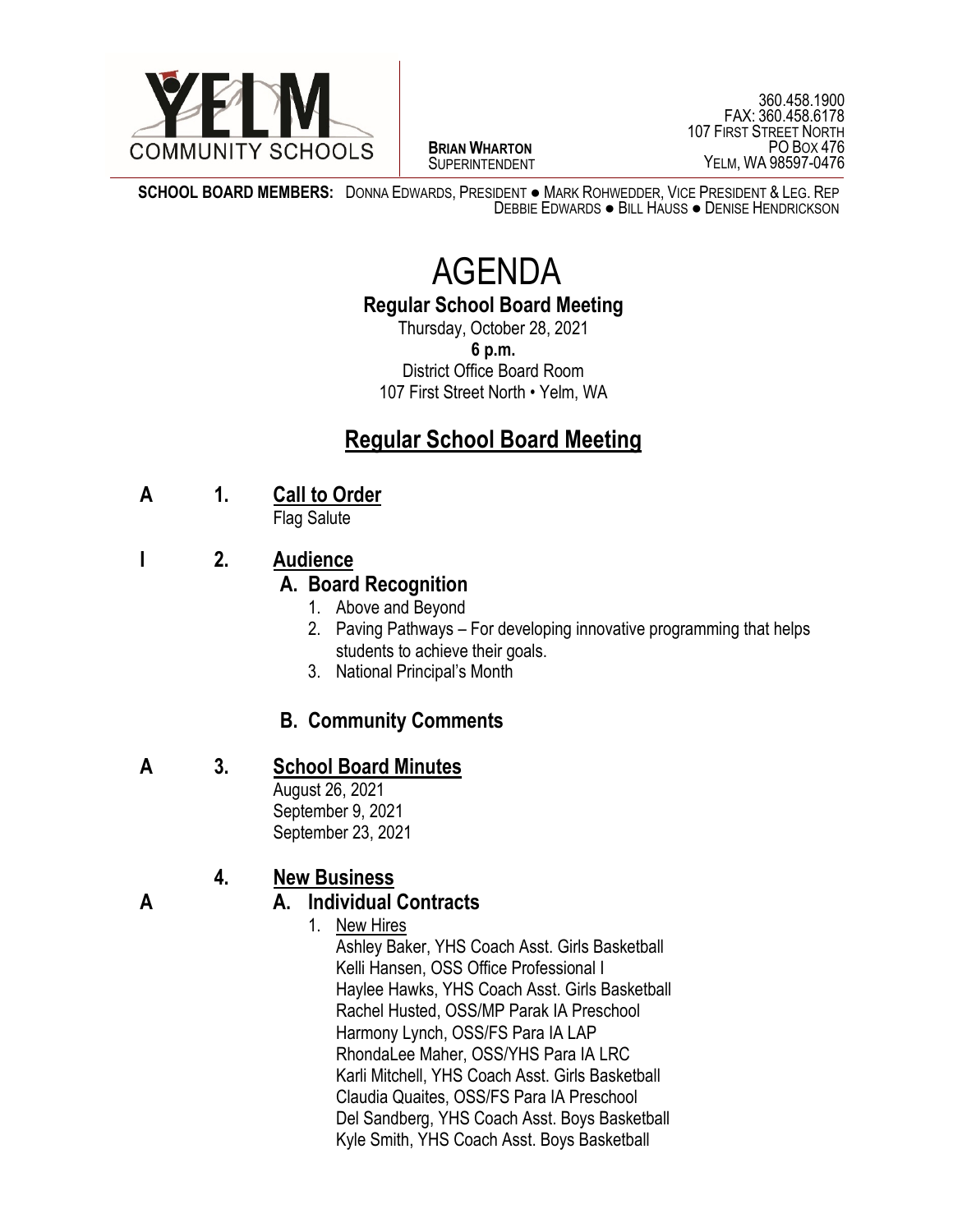|   |                                         | 2.<br>Leave of Absence                                                       |  |  |  |  |
|---|-----------------------------------------|------------------------------------------------------------------------------|--|--|--|--|
|   |                                         | No Report<br>3.<br>Resignations/Retirements/Terminations                     |  |  |  |  |
|   |                                         | Cory Beggerly, Facilities/LK Custodian                                       |  |  |  |  |
|   |                                         | Jessica Buckingham, OSS Behavior Support Assistant                           |  |  |  |  |
|   |                                         | Sahja Cove, YHS Counselor                                                    |  |  |  |  |
|   |                                         | Rochelle Harris, OSS/FS Para IA LAP                                          |  |  |  |  |
|   |                                         | David Orr, Facilities/LK Lead Custodian                                      |  |  |  |  |
|   |                                         | 4. Staffing Changes                                                          |  |  |  |  |
|   |                                         | Shelly Conway From FS Custodian to MK Lead Custodian                         |  |  |  |  |
|   |                                         | <b>Stipends/Supplemental Contracts</b><br>5.                                 |  |  |  |  |
| A | <b>B.</b> Acceptance of Gifts           |                                                                              |  |  |  |  |
|   |                                         | Item/Purpose<br>Amt<br>Donor                                                 |  |  |  |  |
|   |                                         | Twin Star Credit Union, New Staff Orientation Breakfast Sponsorship \$900.00 |  |  |  |  |
|   |                                         | Schweitzer Engineering Laboratories, School Usage\$ 100.00                   |  |  |  |  |
|   |                                         | WA State FFA Foundation, for students going to State, YHS\$ 1250.00          |  |  |  |  |
|   |                                         |                                                                              |  |  |  |  |
|   |                                         | ProActive Sports Med, Supplies for Sports Med, YHS FMV \$ 1640.00            |  |  |  |  |
| A |                                         | C. CTE Perkins Grant and Comprehensive Local Needs Assessment                |  |  |  |  |
| A |                                         | <b>Ridgeline Middle School - ASB Constitution</b><br>D.                      |  |  |  |  |
| A | 5.                                      | <b>Vouchers and Payroll</b>                                                  |  |  |  |  |
|   |                                         | <b>General Fund</b><br>#70142987 - 70143212<br>\$2,319,452.74<br>А.          |  |  |  |  |
|   |                                         | #70408646 - 70408669<br><b>ASB Fund</b><br>\$45,733.92<br>В.                 |  |  |  |  |
|   |                                         | \$4,695,748.69<br>C.<br>#70501216 - 70501243<br><b>Capital Projects Fund</b> |  |  |  |  |
|   |                                         | <b>ACH</b><br>#212200002-212200004<br>\$3,436.00<br>D.                       |  |  |  |  |
|   |                                         | Ε.<br>#70700037 - 70700037<br><b>TVF</b><br>\$127,058.17                     |  |  |  |  |
|   |                                         | F.<br>September Payroll<br>\$6,403,503.94                                    |  |  |  |  |
|   |                                         |                                                                              |  |  |  |  |
| I | 6.                                      | <b>Financial Reports</b>                                                     |  |  |  |  |
| I | 7.                                      | <b>Graduate Yelm! Update</b>                                                 |  |  |  |  |
|   |                                         |                                                                              |  |  |  |  |
|   | 8.                                      | Yelm Middle School/Southworth/SSI Construction Update                        |  |  |  |  |
| I | 9.                                      | <b>Reopening Plan Update</b>                                                 |  |  |  |  |
| I | 10.                                     | <b>Learning Recovery Plan</b>                                                |  |  |  |  |
|   |                                         |                                                                              |  |  |  |  |
| I | 11.<br><b>Student Enrollment Report</b> |                                                                              |  |  |  |  |
|   |                                         | Oct 2021<br>5390 HC<br>5369.67 FTE (-214.62 < 5584.29 budget)                |  |  |  |  |
|   |                                         | Sept 2021<br>5231 HC<br>5156.28 FTE (-298.01 < 5454.29 budget)               |  |  |  |  |

Oct 2020 5367 HC 5353.69 FTE (-277.67 < 5631.36 budget)